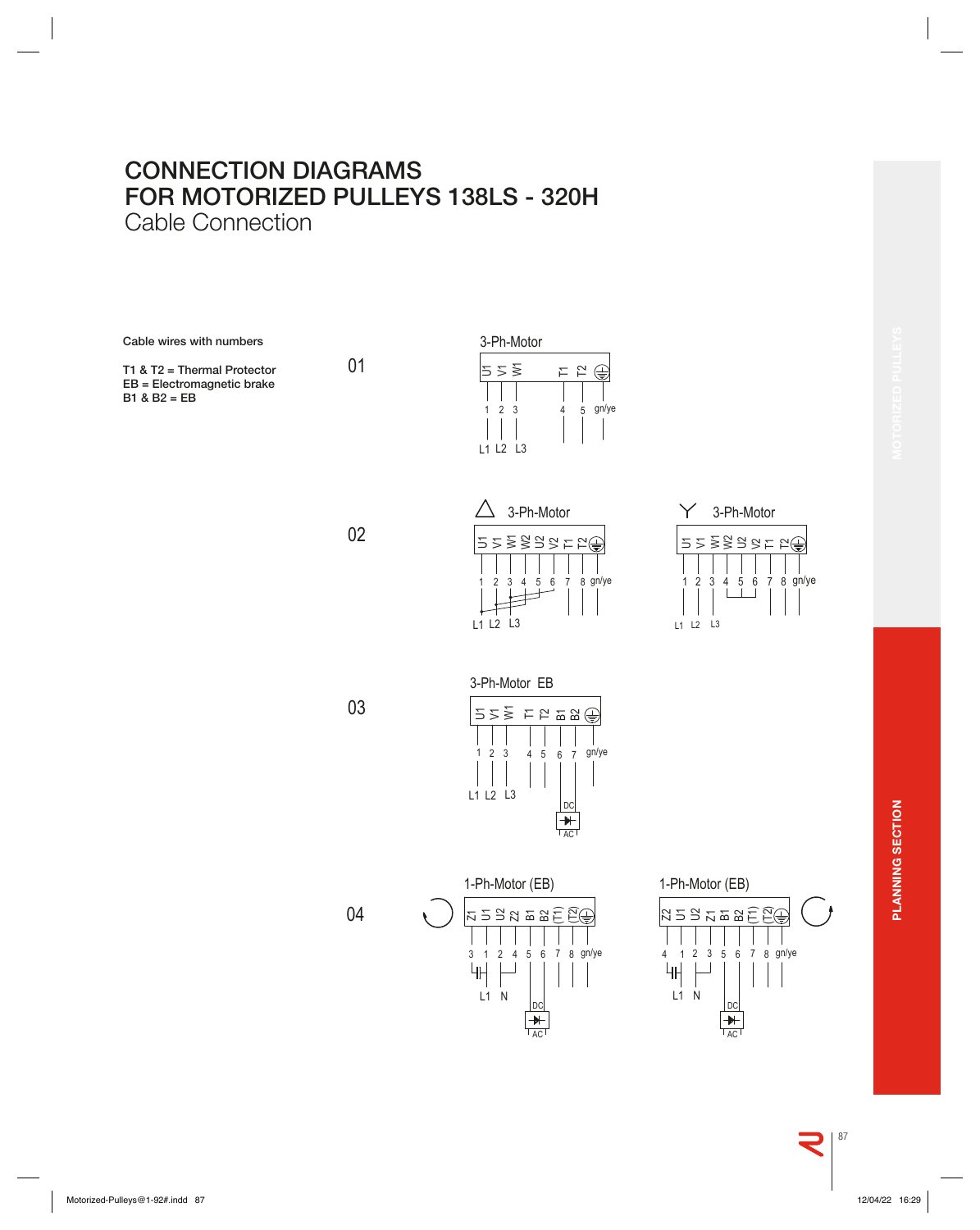## **CONNECTION DIAGRAMS FOR MOTORIZED PULLEY WITH COMPACT TERMINAL BOX AND WAGO-CLAMP 138LS - 320H POWER <=4.0 kW**

01

02

**Characters in brackets for 2 stage gearbox!**

**Clamps B1 and B2 are for standard unassigned**

EB = Electromagnetic brake

 $RD = Red$ YE = Yellow  $BK = Black$  $GY = Grev$  $BU = Blue$  $GN = Green$  $WH = White$  $BN = Brown$ T1 & T2 = Thermal Protector B1 & B2 = Electromagnetic Brake